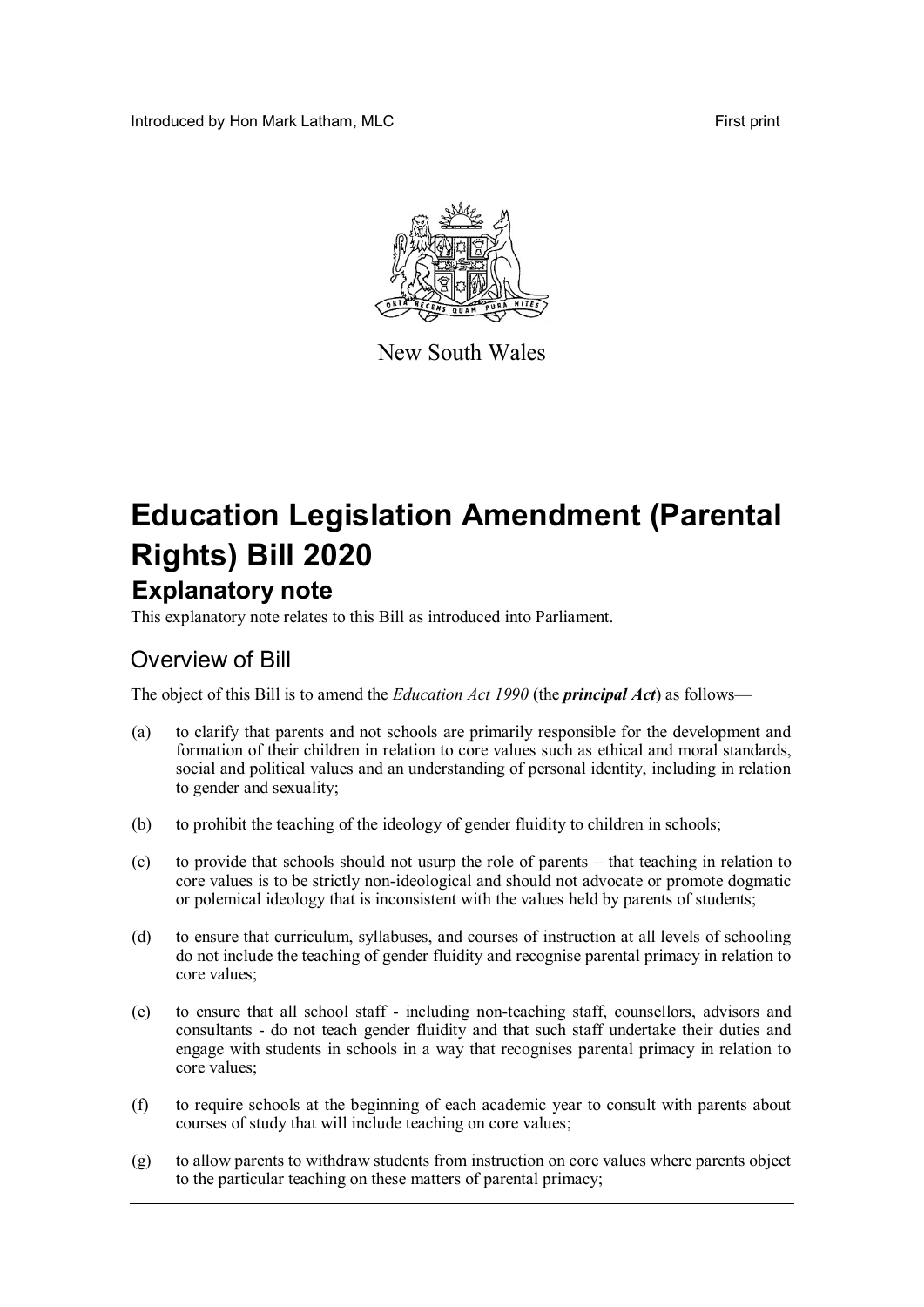- (h) to require the NSW Education Standards Authority to monitor the compliance by government schools with the requirements to not teach gender fluidity and to recognise parental primacy in relation to core values;
- (i) to provide for a review after two years of the compliance of schools with these requirements and for that review to be tabled in both Houses of the NSW Parliament.

The Bill also amends the *Education Standards Authority Act 2013* to provide that a function of the NSW Education Standards Authority includes a requirement to ensure that the school curriculum and teaching standards are developed and applied in a way which does not teach gender fluidity and which recognises the primacy of parents in relation to core values.

The Bill also amends the *Teacher Accreditation Act 2004 No 65* to require that all approved teacher education courses recognise the primacy of parents in relation to core values and do not teach gender fluidity and ensure that it is a condition of the accreditation of teachers and other staff that they recognise the primacy of parents in relation to core values and that they do not teach gender fluidity.

# Outline of provisions

**Clause 1** sets out the name (also called the short title) of the proposed Act.

**Clause 2** provides for the commencement of the proposed Act on a day or days to be appointed by proclamation.

## **Schedule 1 Amendment of Education Act 1990 No 8**

**Schedule 1[1]** adds definitions of "gender fluidity" and "matters of parental primacy", which are those core values such as moral and ethical standards, political and social values, and matters of personal wellbeing and identity which parents are primarily responsible for teaching and forming in their children.

**Schedule 1[2]** amends the principles of the Act to clarify that the principle that parents are primarily responsible for the education of their child includes the responsibility for the teaching of matters of parental primacy.

**Schedule 1[3]** adds to the objects of the Act an express recognition that the education of children must be consistent with the principles of the Act, which includes the principle that parents are primarily responsible for teaching in matters of parental primacy.

**Schedule 1[4]** adds further objects to the Act which provide that provision of education must be consistent with parental convictions in relation to matters of parental primacy and which reflects the fundament human rights of parents as set out in Article 18(d)) of the International Covenant on Civil and Political Rights.

**Schedule 1[5]** adds wording to establish that courses of study for a Higher School Certificate must foster physical and spiritual development consistently with parental convictions in relation to matters of parental primacy.

**Schedule 1[6]** adds a provision that prohibits the teaching of gender fluidity in any courses of study for the curriculum for children in primary education (Kindergarten through to Year 6).

**Schedule 1[7]** adds a provision that prohibits the teaching of gender fluidity in any courses of study for the curriculum for children in secondary education (Year 7 to Year 10).

**Schedule 1[8]** adds a prohibition that prohibits the teaching of gender fluidity in course of study in the curriculum for higher school certificate candidates (Year 11 and Year 12).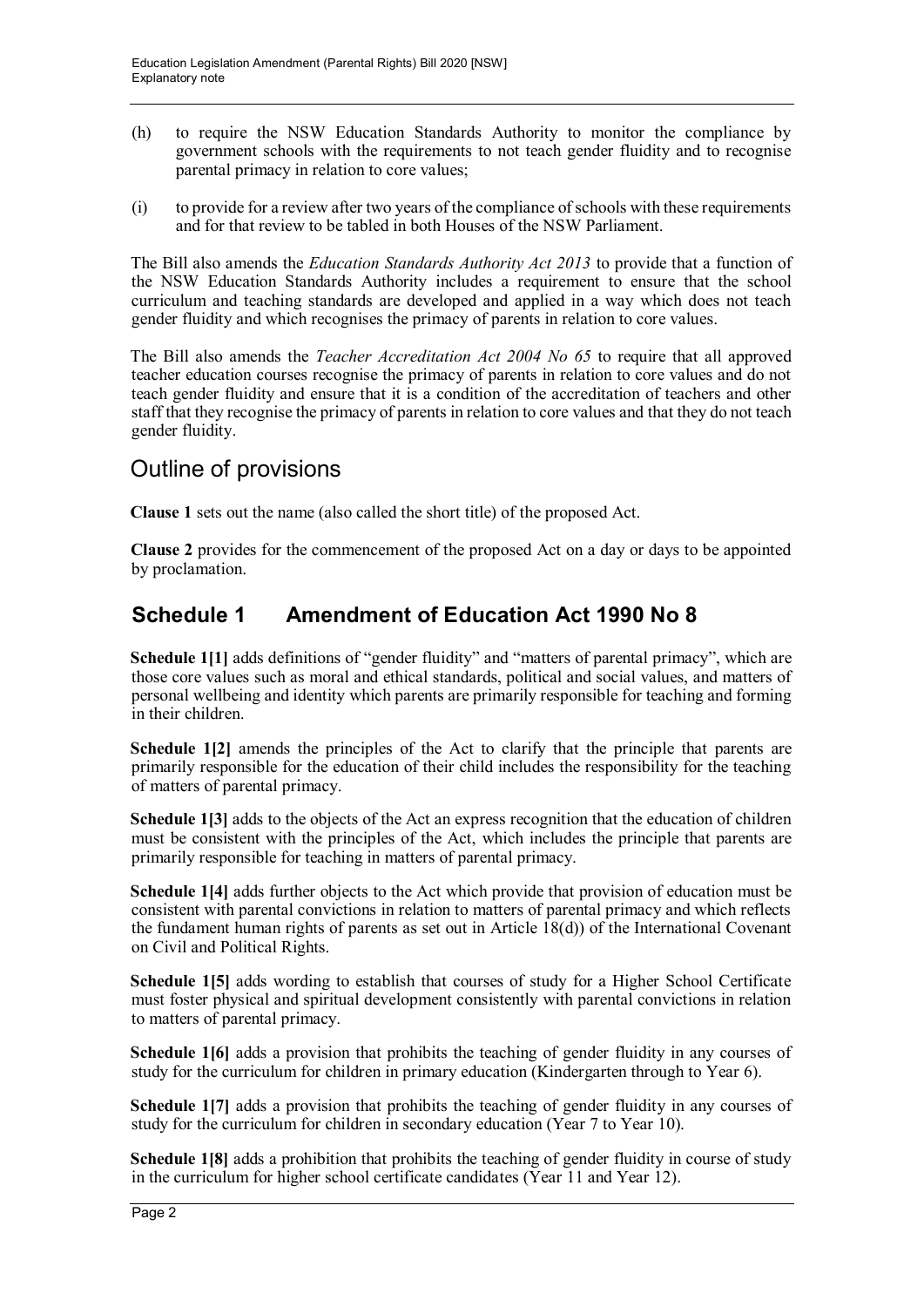**Schedule 1[9]** adds provisions which requires the NSW Education Standards Authority to indicate those parts of any syllabus which includes content relating to matters of parental primacy and which prohibit the development or endorsement of any syllabus for a school which teaches gender fluidity.

**Schedule 1[10]** inserts sections into the Act which:

- (a) prohibit the teaching of gender fluidity in all schools;
- (b) require the teaching in government schools to be non-ideological;
- (c) extends these requirements to all staff at government schools,
- (d) allows parents to object to teaching on matters of parental primacy, and
- (e) requires consultation by schools with parents on matters of parental primacy.

**Schedule 1[11]** provides that the function of the NSW Education Standards Authority to provide advice and assistance to students and employers on the nature of courses of study is extended to include an obligation to provide advice and assistance to parents.

**Schedule 1[12]** adds a new provision that gives the NSW Education Standards Authority an additional function of preparing and making available to schools such resources as will be necessary to give parents key information about matters of parental primacy that are part of the syllabus.

**Schedule 1[13]** adds a new provision to give the NSW Education Standards Authority the power to monitor and provide advice to the Minister and the Secretary on the compliance of government schools with the prohibition on the teaching of gender fluidity and with the obligation to recognise that parents are primarily responsible for their children's education in relation to matters of parental primacy. Where there is non-compliance, the Authority may recommend taking specific action by the Department and the Secretary must advise the Authority of any action that it takes to deal with the non-compliance.

**Schedule 1[14]** provides that the requirement of government schools to provide non-sectarian and secular instruction includes a requirement not to teach gender fluidity.

**Schedule 1[15]** inserts a requirement that the Minister is to review compliance by schools with the prohibition on the teaching of gender fluidity and the requirements to recognise parental responsibility for education of children in matters of parental primacy.

### **Schedule 2 Amendment of Education Standards Authority Act 2013 No 89**

**Schedule 2[1]** adds definitions of "gender fluidity" and "matters of parental primacy."

**Schedule 2[2]** adds a provision that provides that a principal objective of the NSW Education Standards Authority is to ensure that the school curriculum, forms of assessment, regulatory standards for schools and teaching quality and professional standards are developed, applied and monitored to ensure that parental responsibility is recognised for education of children in matters of parental primacy and to ensure that gender fluidity is not taught in schools.

# **Schedule 3 Teacher Accreditation Act 2004 No 65**

**Schedule 3[1]** adds definitions of "gender fluidity" and "matters of parental primacy".

**Schedule 3[2]** adds a provision that requires professional teaching standards that are developed by the NSW Education Standards Authority to include a requirement that all approved courses,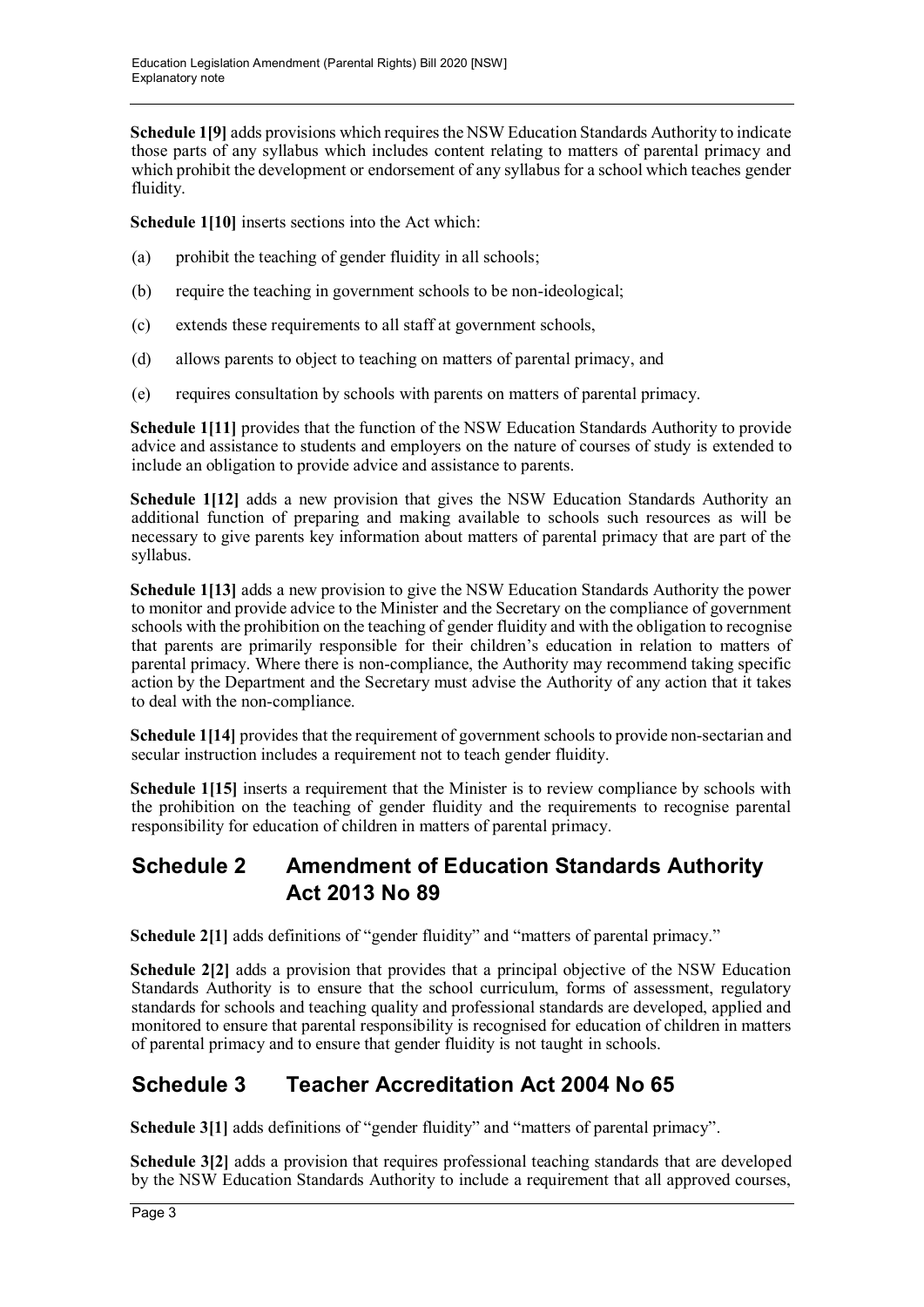teacher education courses, programs and professional development course must recognise that parents are responsible for the education of children in matters of parental primacy and that such courses must not teach gender fluidity. The professional teaching standards must also make it a condition of accreditation of teachers and other qualified persons in schools that they must recognise that parents are responsible for education of children in matters of parental primacy and that they must not teach gender fluidity in schools.

**Schedule 3[3]** provides that the Authority must revoke accreditation for any person who develops courses or any teacher who teaches in a way that teaches gender fluidity or fails to recognise the responsibility for parents for education in matters of parental primacy.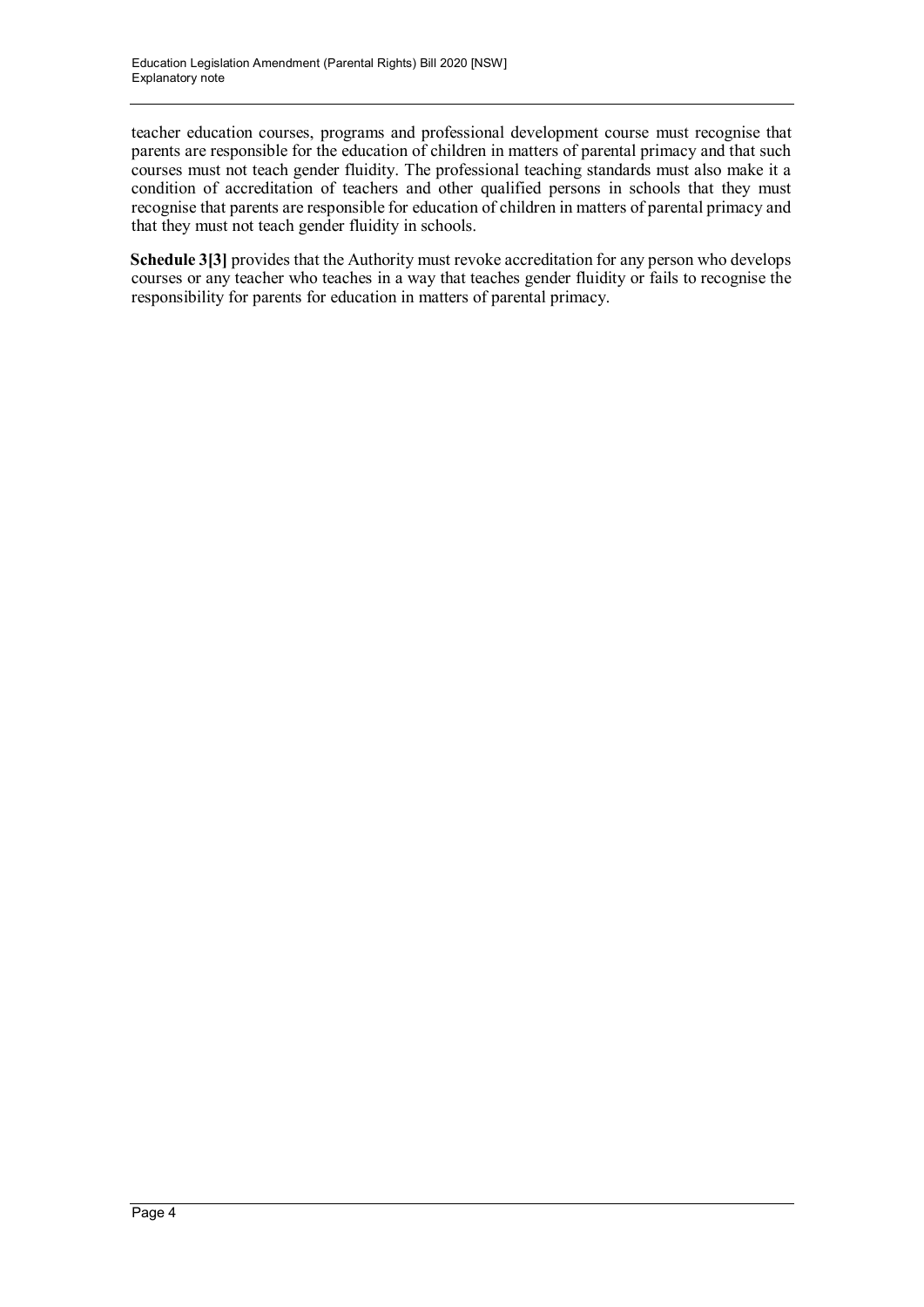Introduced by Hon Mark Latham, MLC **First print** 



New South Wales

# **Education Legislation Amendment (Parental Rights) Bill 2020**

# **Contents**

|                                                           | Page |
|-----------------------------------------------------------|------|
| Name of Act                                               | 2    |
| Commencement                                              |      |
| <b>Amendment of Education Act 1990 No 8</b>               | 3    |
| Amendment of Education Standards Authority Act 2013 No 89 |      |
| Amendment of Teacher Accreditation Act 2004 No 65         |      |
|                                                           |      |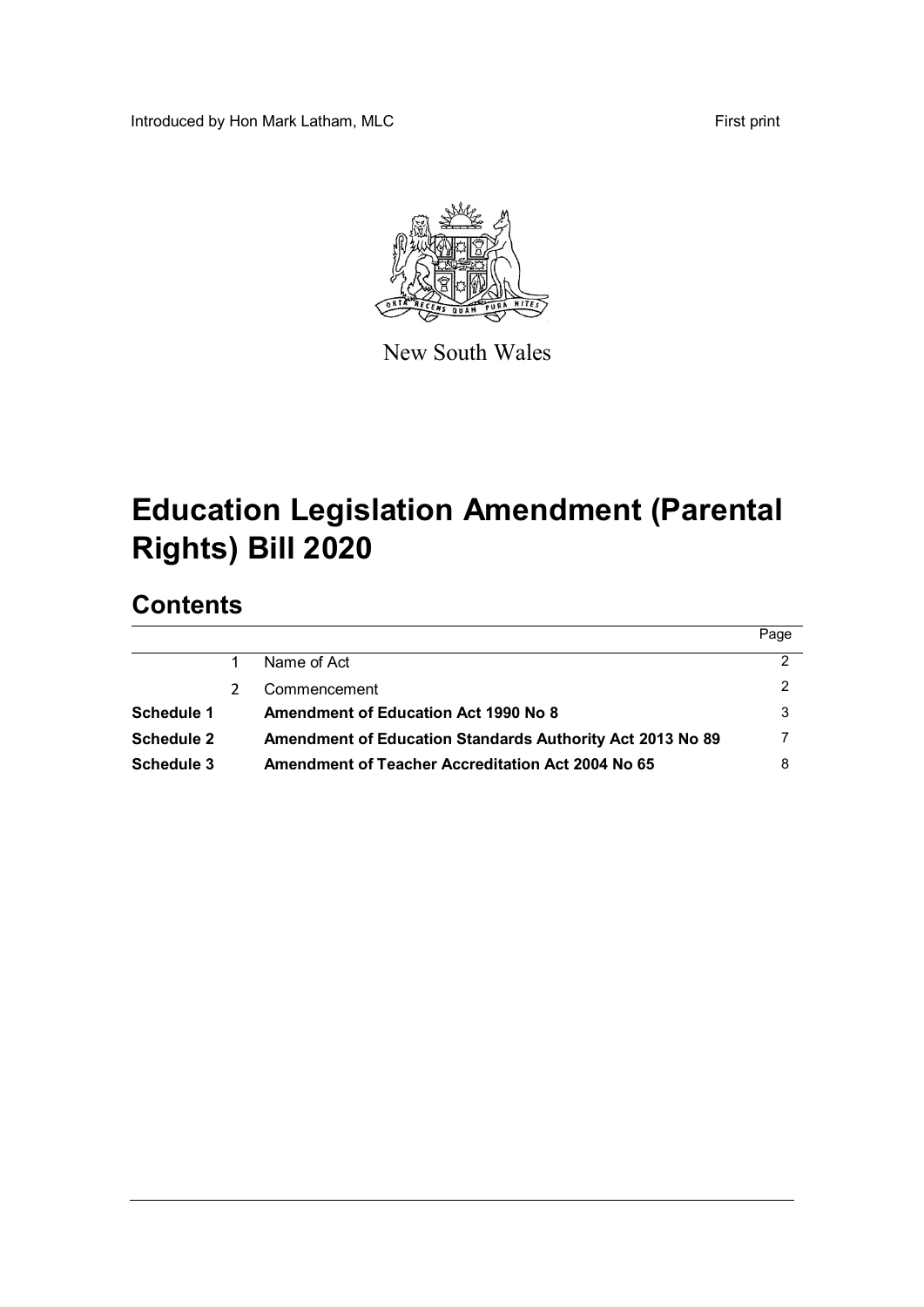

New South Wales

# **Education Legislation Amendment (Parental Rights) Bill 2020**

No , 2020

#### **A Bill for**

An Act to amend the *Education Act 1990*, the *Education Standards Authority Act 2013* and the *Teacher Accreditation Act 2004* to provide that schools must recognise that parents are primarily responsible for the development and formation of moral and ethical standards and social and political values in their children, including an understanding of personal identity and questions of gender and sexuality and to prohibit schools, teachers, and training courses from teaching gender fluidity, and for other purposes.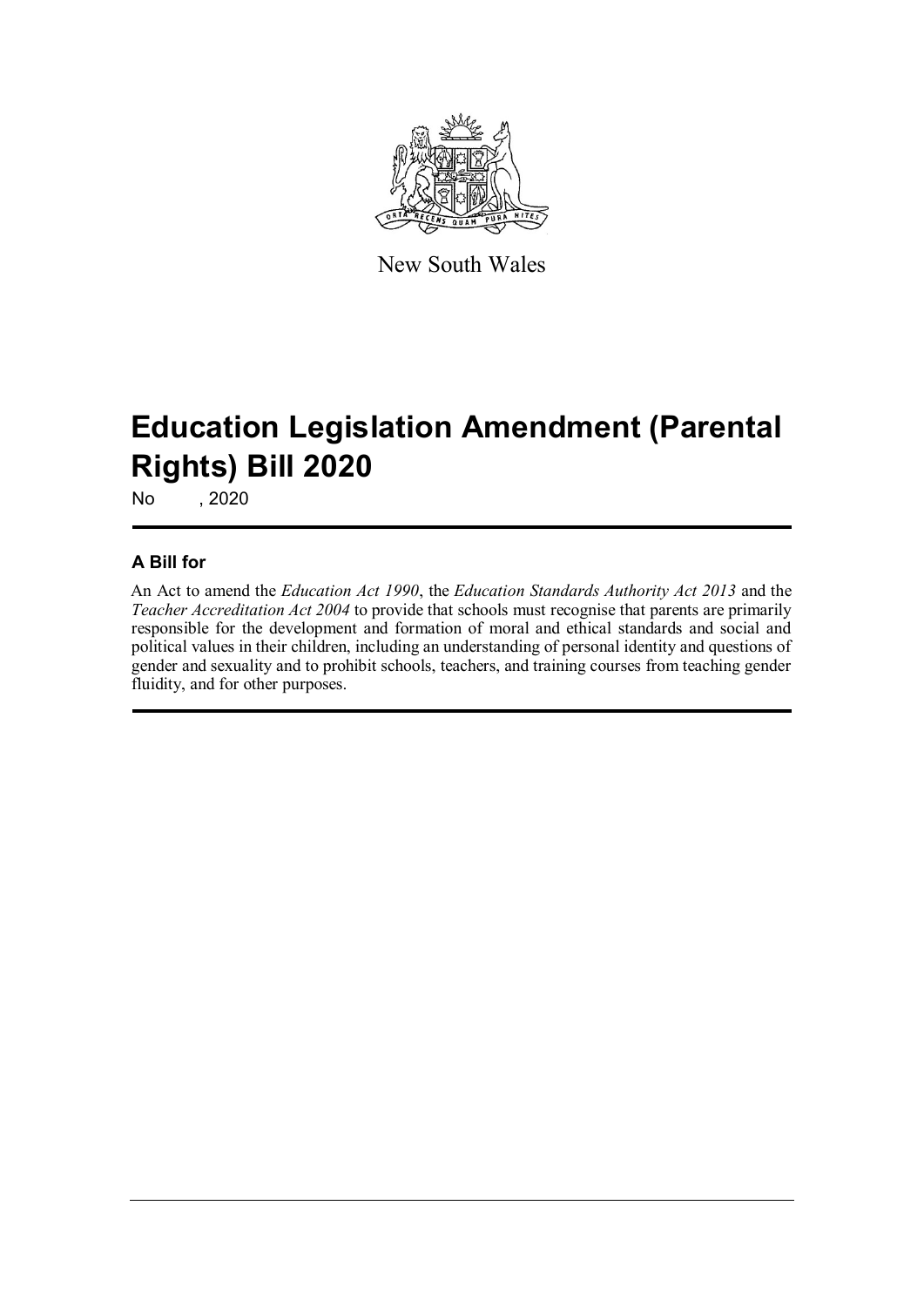#### **The Legislature of New South Wales enacts—**

#### **1 Name of Act**

This Act is the *Education Legislation Amendment (Parental Rights) Bill 2020*.

#### **2 Commencement**

This Act commences on a day or days to be appointed by proclamation.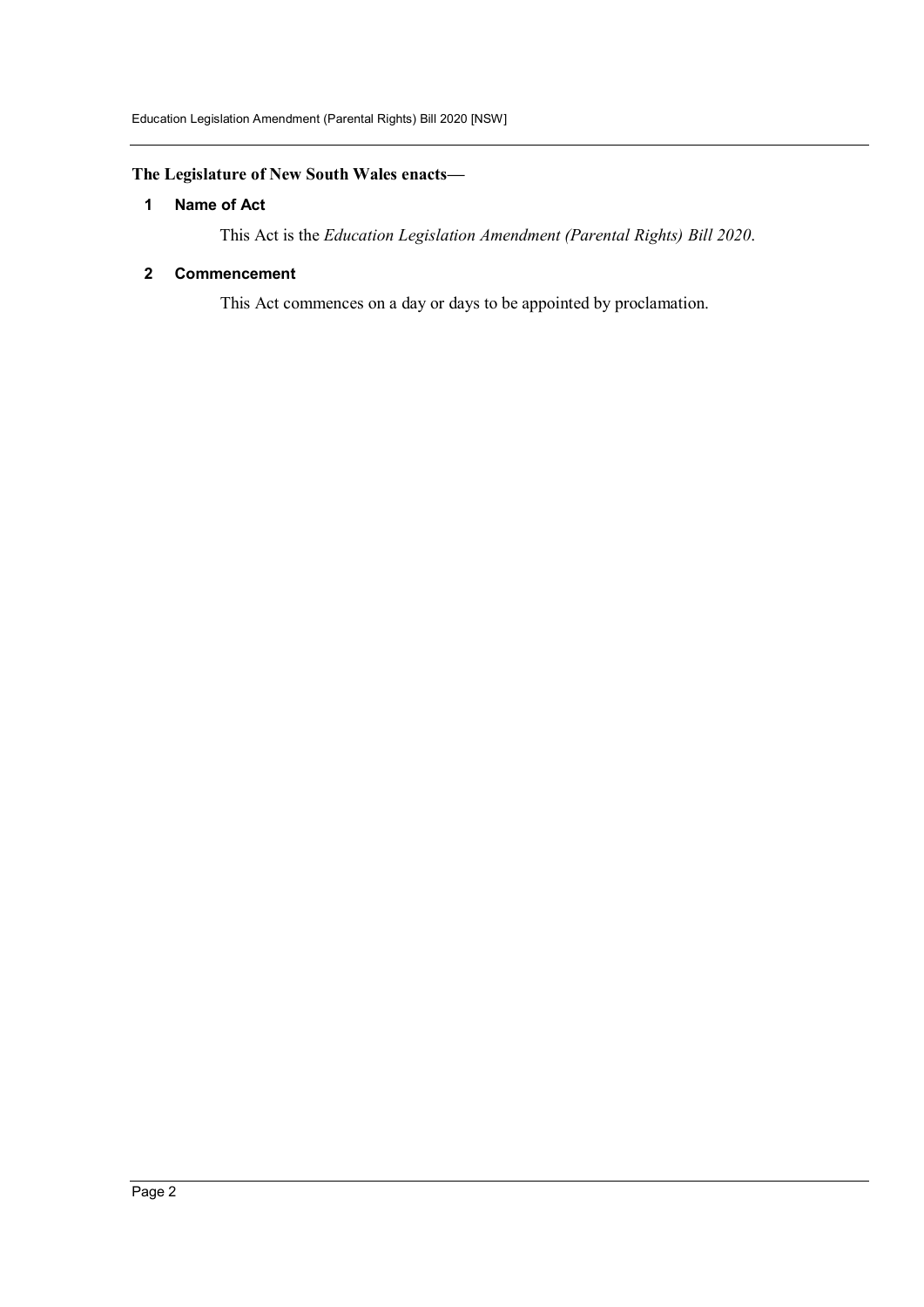# **Schedule 1 Amendment of Education Act 1990 No 8**

#### **[1] Section 3(1) Definitions**

Insert after the definition of *government school*—

*gender fluidity* means a belief there is a difference between biological sex (including people who are, by their chromosomes, male or female but are born with disorders of sexual differentiation) and human gender and that human gender is socially constructed rather being equivalent to a person's biological sex.

Insert after the definition of *inspector*—

*matters of parental primacy* means, in relation to the education of children, moral and ethical standards, political and social values, and matters of personal wellbeing and identity including gender and sexuality.

#### **[2] Section 4(b)**

Insert "which includes the responsibility of parents for the teaching and formation of their children in matters of parental primacy" after "the child's parents" in section 4(b).

#### **[3] Section 6(1)(a1)**

Insert a new section  $6(1)(a1)$  after section  $6(1)$ —

(a1) provision of an education that is consistent with the principles in section 4,

#### **[4] Section 6(1)(o)-(p)**

,

Omit "." from the end of section  $6(n)$  and insert—

- (o) provision of an education that is consistent with the moral and ethical standards and the political and social values of parents of students,
- (p) provision of an education that reflects the rights of parents that are codified in Article 18(4) the International Covenant on Civil and Political Rights.

**Note.** Article 18(4) of the International Covenant on Civil and Political Rights states "*The States Parties to the present Covenant undertake to have respect for the liberty of parents and, when applicable, legal guardians to ensure the religious and moral education of their children in conformity with their own convictions.*"

#### **[5] Section 6(1A)(e)**

Insert "in a manner consistent with the convictions of parents of students in relation to matters of parental primacy" after "physical and spiritual development of students" in section  $6(1A)(e)$ .

#### **[6] Section 8(1)(e1)**

Insert after section  $8(1)(e)$ —

(e1) courses of study must not include any teaching of gender fluidity,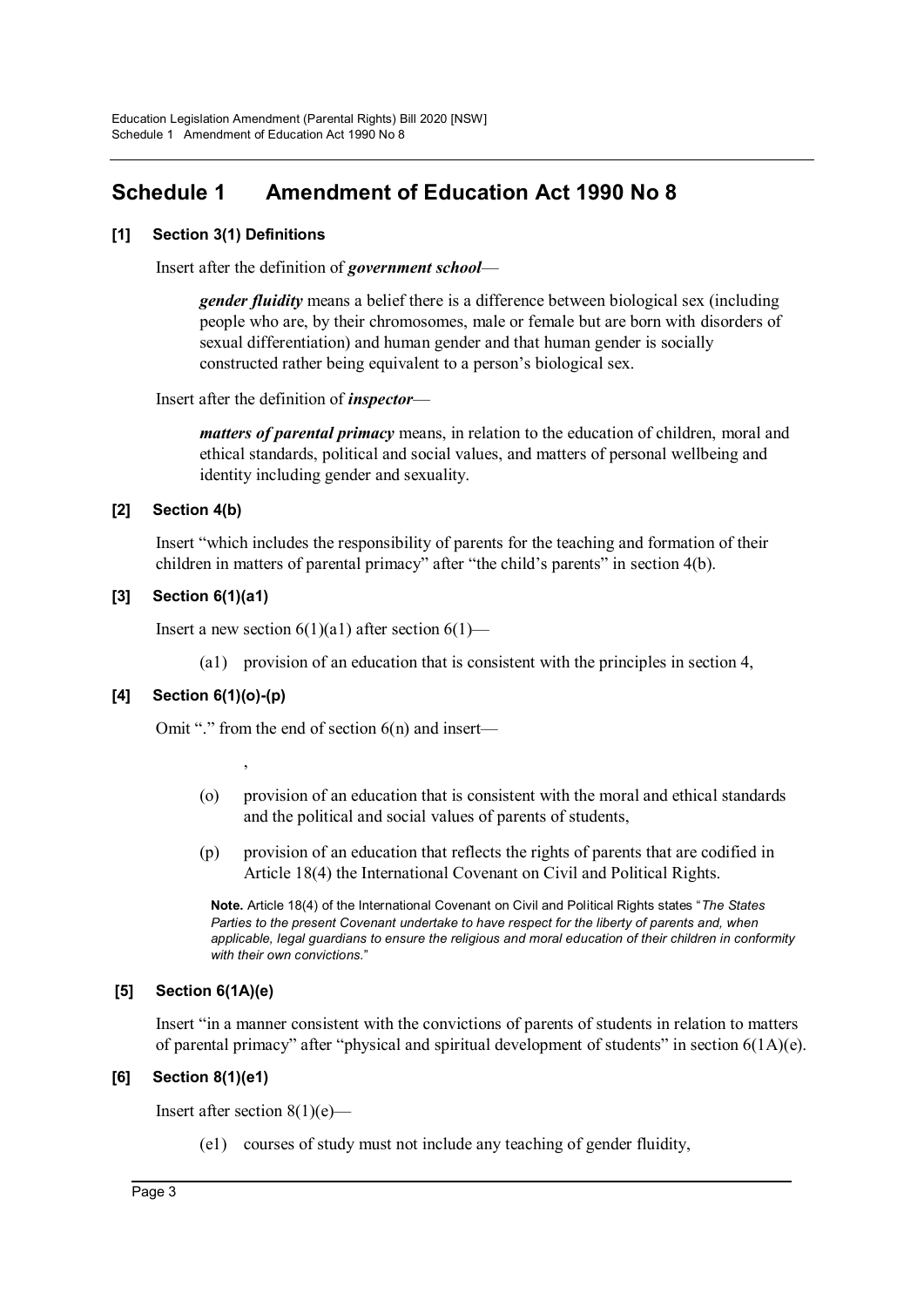#### **[7] Section 10(1)(d1)**

Insert after section  $10(1)(d)$ —

(d1) courses of study must not include any teaching of gender fluidity,

#### **[8] Section 12(1)(e)**

Omit "." from the end of section  $12(1)(d)$  and insert—

- ,
- (e) those courses of study must not include the teaching of gender fluidity.

#### **[9] Section 14(5)-(6)**

Insert after section 14(4)—

- (5) Any syllabus developed or endorsed by the Authority for a particular course of study is to indicate those parts of the syllabus that include content relating to matters of parental primacy.
- (6) No syllabus developed or endorsed by the Authority for a particular course of study may include the teaching of gender fluidity.

#### **[10] Sections 17A-17E**

Insert after section 17—

#### **17A Teaching of gender fluidity**

The education in government and non-government schools must not include the teaching of gender fluidity.

#### **17B Teaching to be non-ideological**

In government schools, the education is to consist of strictly non-ideological instruction in matters of parental primacy. The words non-ideological instruction are to be taken to include general teaching about matters of parental primacy as distinct from advocating or promoting dogmatic or polemical ideology. For the avoidance of doubt, this section does not apply to special religious education provided under section 32 of this Act.

#### **17C Application to teaching, instruction, counselling and advice**

For the avoidance of doubt, sections 17A (prohibiting the teaching of gender fluidity) and 17B (requiring non-ideological teaching in matters of parental primacy) apply to any teaching, instruction, counselling and advice provided to students by:

- (a) non-teaching school executives;
- (b) non-teaching school counsellors,
- (c) non-teaching staff, contractors, advisors and consultants of a school,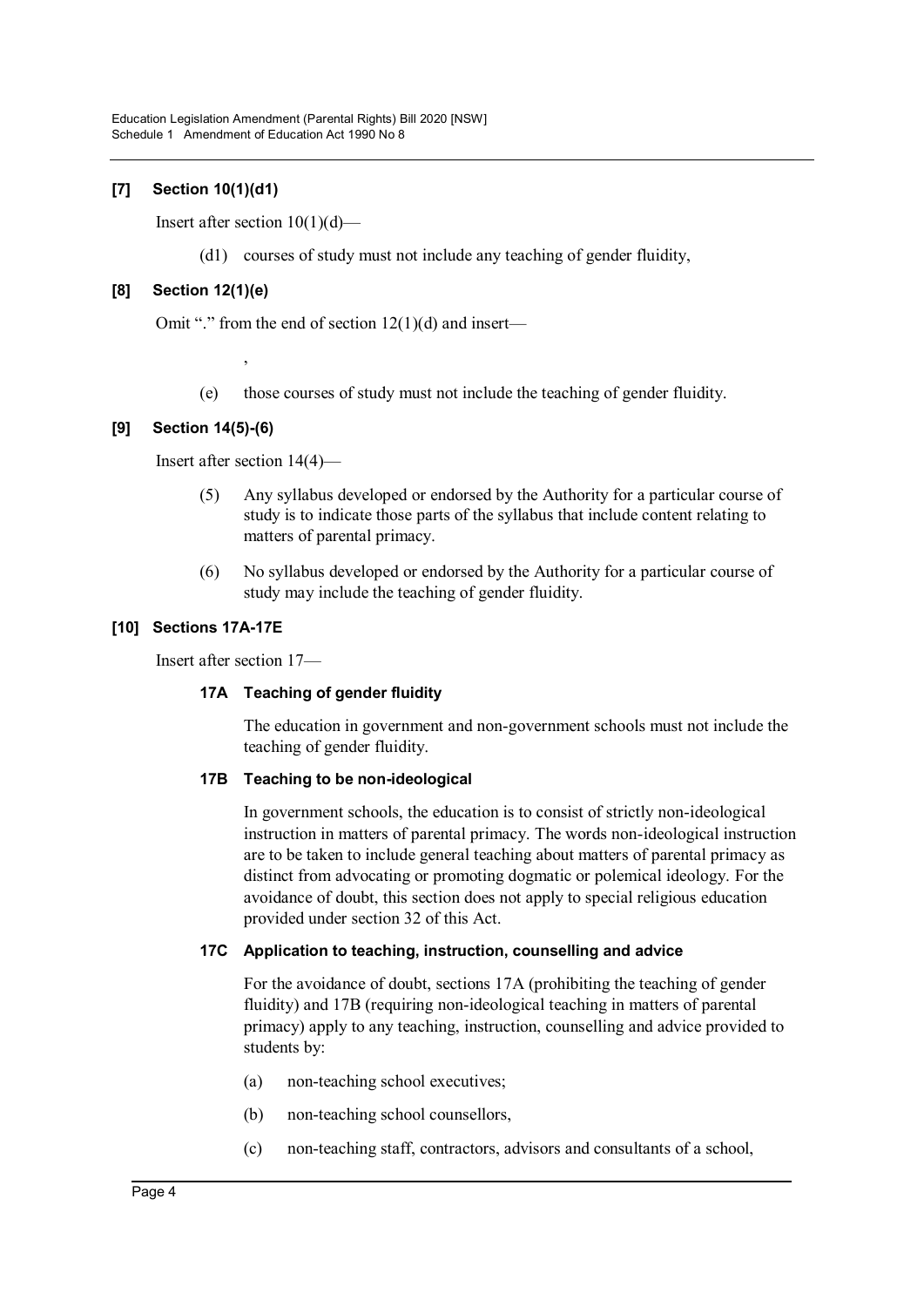- (d) non-school based staff, contractors, advisors and consultants of a school, and
- (e) volunteers at a school.

#### **17D Objection to teaching on matters of parental primacy**

No child at a government school is to be required to receive any instruction in matters of parental primacy if the parents of the child object to the child's receiving that instruction.

#### **17E Consultation on matters of parental primacy**

At the beginning of each school year, all government schools must provide a summary of the content being taught in relevant courses of study about matters of parental primacy by publishing that summary on the school's website and notifying parents. As part of this notification, government schools must consult with the parents of students about any instruction in relation to matters of parental primacy and must teach courses of study consistently with the principles in section 4, the objects in section 6 and the obligations in sections 17A and 17B.

#### **[11] Section 20A(2)(m)**

Insert "parents," after "to provide advice and assistance to" in section 20A(2)(m).

#### **[12] Section 20A(2)(m1)**

Insert after section 20A(2)(m)—

(m1) to prepare resources for parents which set out the matters of parental primacy that are part of the syllabus and make available to schools.

#### **[13] Section 27B**

Insert after section 27A—

#### **27B Authority to monitor compliance with matters of parental primacy requirements**

- (1) The Authority is to monitor, and provide advice to the Minister and the Secretary on, the compliance by government schools with the principles in section 4, the objects in section 6 and the obligations in sections 17A to 17E (inclusive).
- (2) If the Authority is of the opinion that a government school is not complying with the relevant requirements, the Authority is to notify the Secretary in writing of the non-compliance. Any such notice may recommend the taking of specific action in relation to the school.
- (3) The Secretary is, if notified by the Authority that a government school is not complying with the relevant requirements, to advise the Authority of any action taken by the Department in dealing with the non-compliance specified by the Authority in the notice.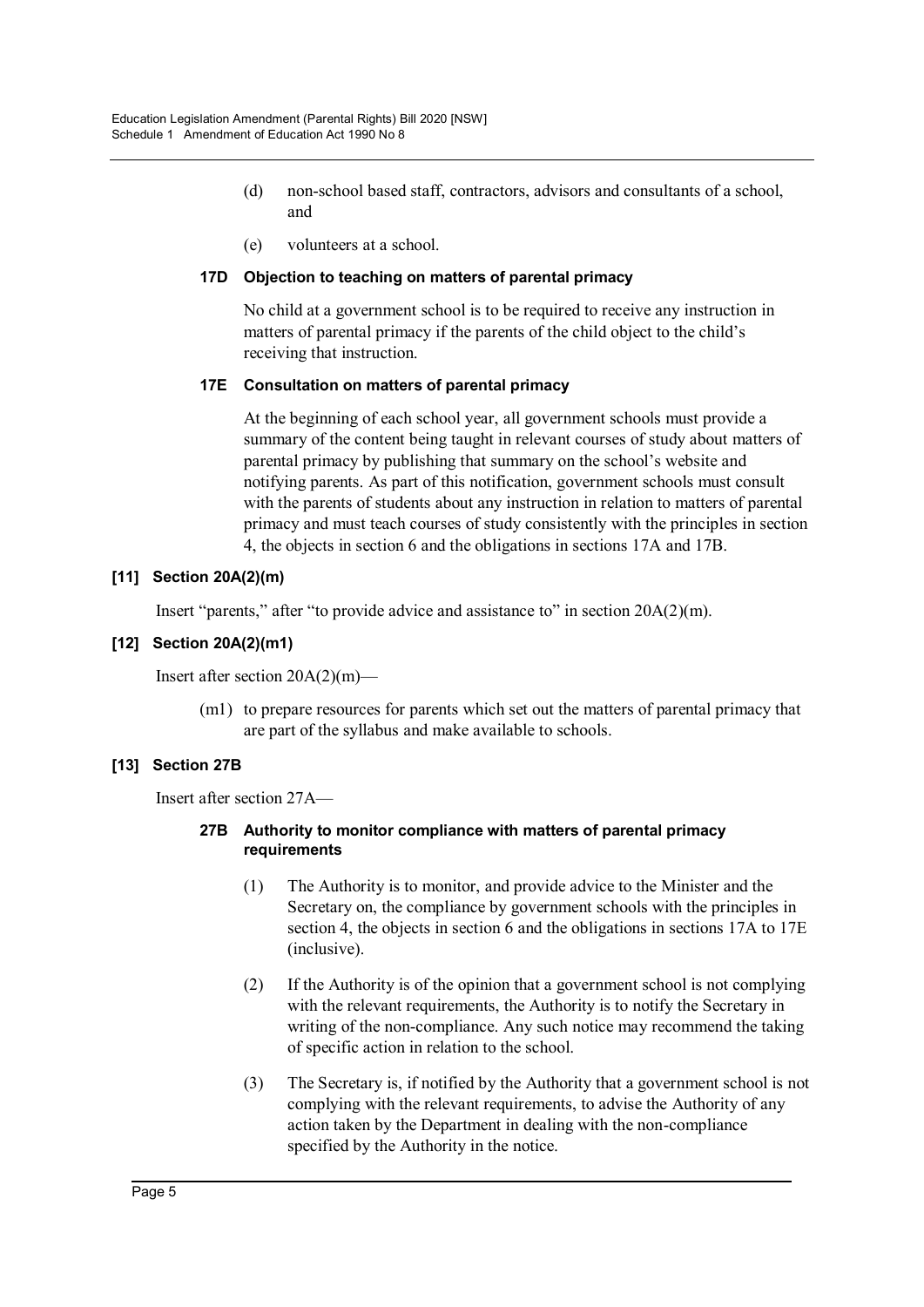- (4) In exercising its functions under this section in relation to government schools, the Authority is to be provided by the Department with such assistance as may reasonably be required.
- (5) A reference in this section to a government school includes a reference to a group (however described) of government schools or to the whole or any part of the government school system.

#### **[14] Section 30 Secular Instruction**

Insert "and must not include the teaching of gender fluidity" after "strictly non-sectarian and secular instruction" in section 30.

#### **[15] Section 136**

Insert after section 135—

#### **136 Review of compliance with matters of parental primacy obligations**

- (1) The Minister is to review the compliance of schools with the requirements of the principles in section 4, the objects in section 6 and the obligations in sections 17A to 17E (inclusive) and any actions that have been taken under section 27B of this Act and any outcomes of those actions.
- (2) The review is to be undertaken as soon as possible after the period of 2 years from the commencement of the *Education Legislation Amendment (Parental Rights) Act 2020*.
- (3) A report on the outcome of the review is to be tabled in each House of Parliament within 12 months after the end of the period of 2 years.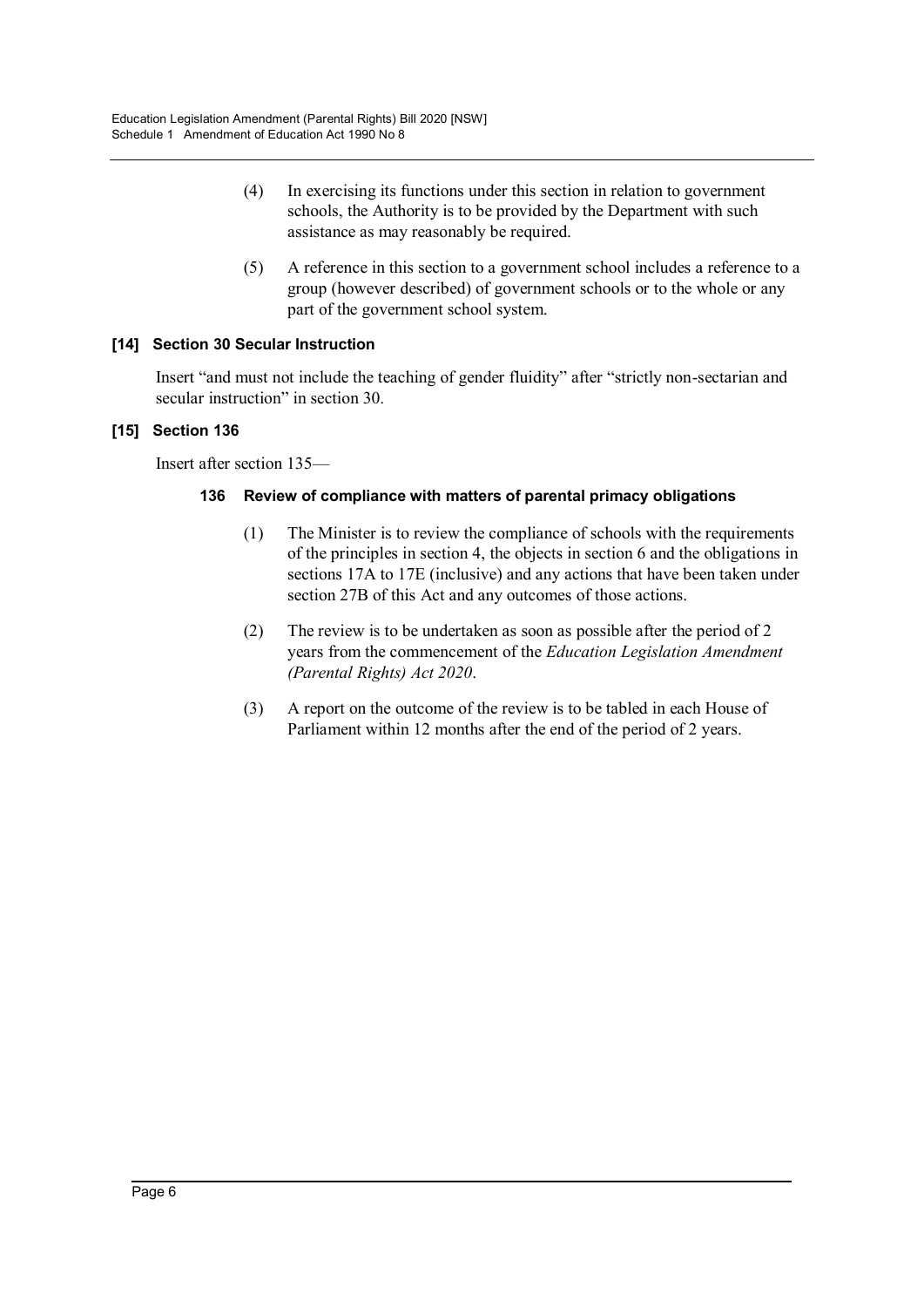## **Schedule 2 Amendment of Education Standards Authority Act 2013 No 89**

#### **[1] Section 3(1) Definitions**

Insert after the definition of *function*—

*gender fluidity* means a belief there is a difference between biological sex (including people who are, by their chromosomes, male or female but are born with disorders of sexual differentiation) and human gender and that human gender is socially constructed rather being equivalent to a person's biological sex.

Insert after the definition of *inspector*—

*matters of parental primacy* means, in relation to the education of children, moral and ethical standards, political and social values, and matters of personal wellbeing and identity including gender and sexuality.

#### **[2] Section 11(1)(d)**

Omit "." from section  $11(1)(c)(iv)$  and insert—

,

- (d) to ensure that:
	- (i) the school curriculum,
	- (ii) forms of assessment,
	- (iii) regulatory standards for schools.
	- (iv) teaching quality and professional standards,

under the education and teaching legislation are developed, applied and monitored to ensure that school education does not:

- (v) derogate from the primary responsibility of parents in matters of parental primacy; or
- (vi) include any teaching of gender fluidity.